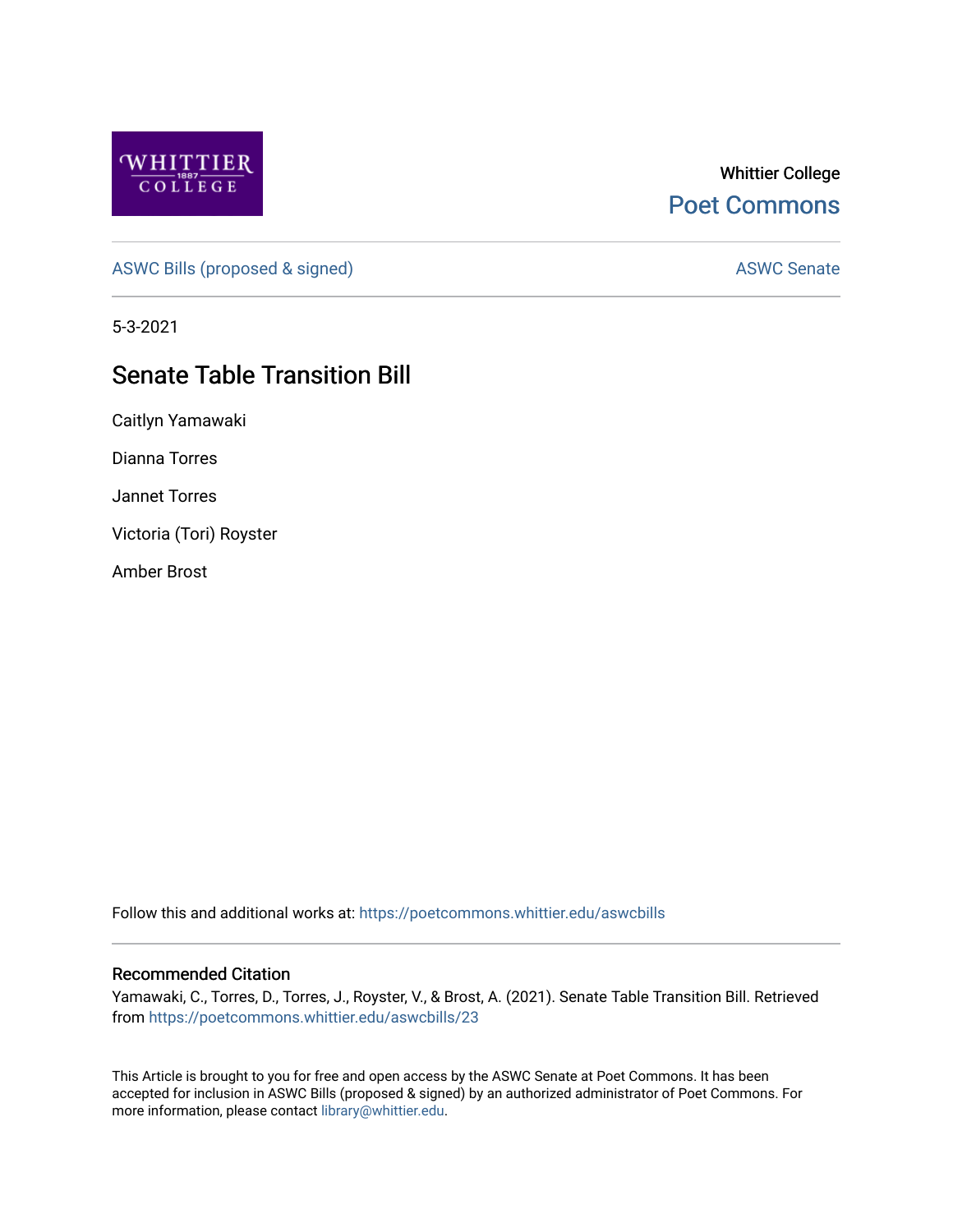

### **Passed: 5/3/21**

#### Senate Table Transition Bill

Authors: Caitlyn Yamawaki, Dianna Lyzzete Torres, Jannet Alejandra Torres, Victoria (Tori) Royster, Amber Brost

WHEREAS, the Senate has not offered transitionary reports until this year,

WHEREAS, there was a rise in concerns as to what type of training or orientation was given to senators this year,

WHEREAS, the constitution does not outline a transition process or period for incoming or returning senators,

WHEREAS, it is crucial and in the best interest of the senate table and the student body for senators and

Executive Cabinet Members to be as prepared as possible and as knowledgeable for their role,

WHEERAS, it is important for information to get passed down from senator to senator and from

Executive Cabinet member to Executive Cabinet member,

WHEREAS, the constitution under the Campus Relations Director Duties says to "collect end of year reports from all senators",

THEREFORE, LET IT BE RESOLVED, a transition report be created and passed down from senator to senator and from Executive Cabinet member to Executive Cabinet member,

LET IT FURTHER BE RESOLVED, the transition report must include, but not limited to:

(1) position held and term served

(2) constituent reports

(3) best contact information

(4) person's of contact